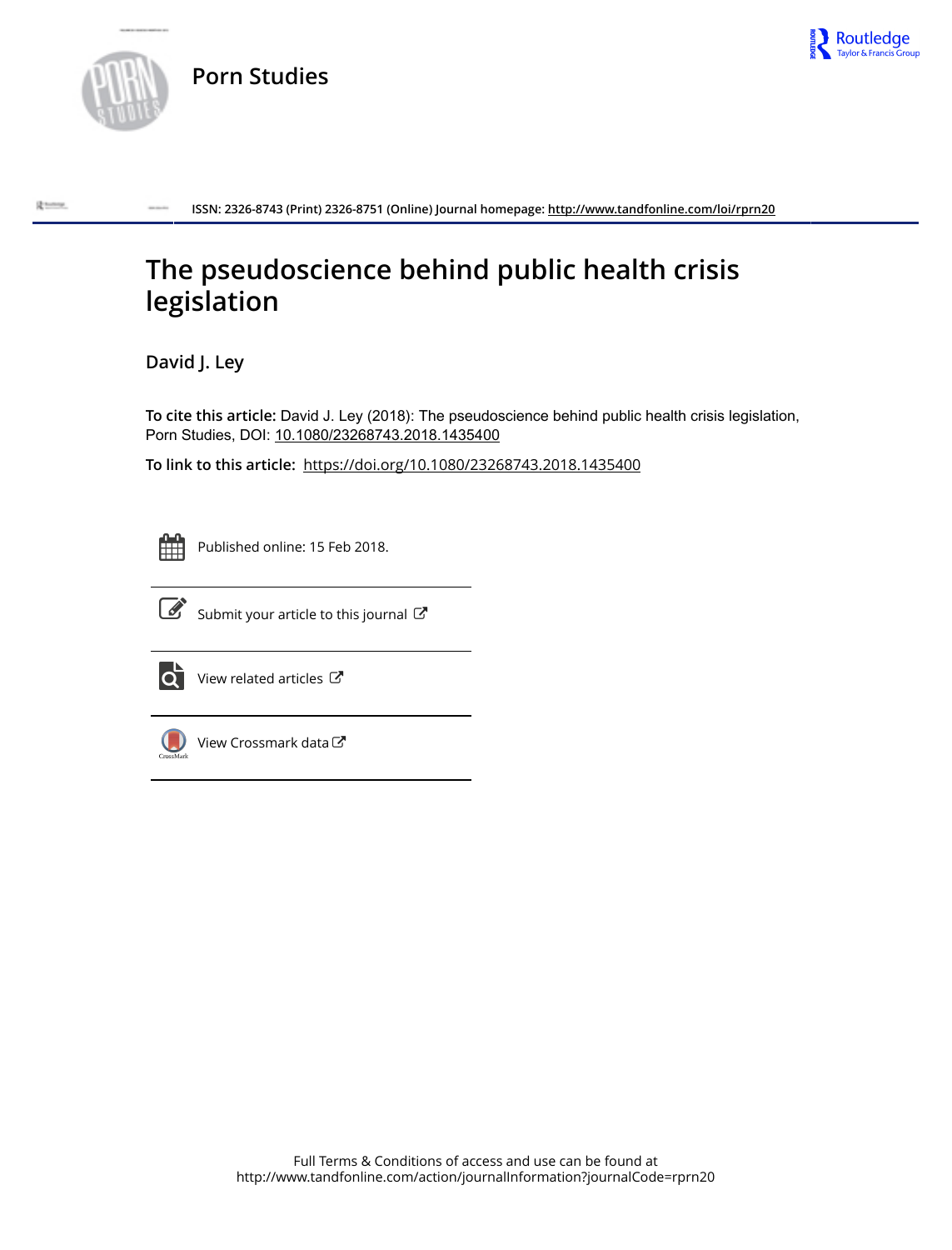#### <span id="page-1-0"></span>FORUM

Routledae Taylor & Francis Group

Check for updates

# The pseudoscience behind public health crisis legislation

#### David J. Ley

New Mexico Solutions, Albuquerque, NM, USA

Beginning in 2016 in Utah, multiple jurisdictions around the world have either passed or considered passing legislation that identifies online pornography access as a public health crisis. These debates and related legislation have often involved statements that pornography acts as a neurologically altering stimulus, changing behaviours and sexual experiences, and creating patterns of self-destructive behaviours identical to those associated with substance addictions. In relying upon the language, ideological constructs, and concepts of addiction, anti-pornography activists may be hoping to bolster the legitimacy of their arguments. Certainly, the concept of sexual or pornography addiction has been uncritically adopted by pop psychology, mainstream media, and a general public. Unfortunately, the application of an addiction model to sexual behaviour, including pornography consumption, has severe limitations. Here, I will set forth some of the research findings, theoretical weaknesses, and methodological problems which are commonplace in the 'pornography is addictive' justification for anti-pornography legislation:

- (1) Mistakes effect for cause: a key issue in claims of porn addiction is that these arguments assume, a priori, that porn use is the cause of later issues in a person's neurological, psychological, or relational functioning (Wéry et al. [2016](#page-5-0)). However, multiple studies (for example, Wright [2012;](#page-5-0) Hald et al. [2013\)](#page-4-0) have found that negative affective states such as depression or anxiety typically precede increases in use of pornography, particularly by males, who are more likely to view sex and masturbation as acceptable ways to cope with emotional stressors (Hendrick, Hendrick, and Reich [2006\)](#page-5-0). Similar arguments are commonly made to blame porn for an altered sexuality; rather than investigating whether pornography is being used as a private, safe outlet for preceding or repressed sexual interests.
- (2) Overlooks critical third variables: claims of measurable health outcomes caused by porn ignore other variables that have considerable scientific evidence supporting them. For example, the claim that porn addiction results in erectile dysfunction ignores the research that shows it is actually quite common, occurring in up to 30% of men under age 40, and has many underlying causes (Capogrosso et al. [2013](#page-4-0)). Erectile dysfunction in young men is better explained as a result of anxiety, inexperience, or simply a normal aspect of the range of sexual functioning (Mialon et al. [2012\)](#page-5-0).
- (3) Diagnoses a moral/social conflict: recent research has noted that many self-diagnosed porn addicts view less porn than average – they just feel worse about it. This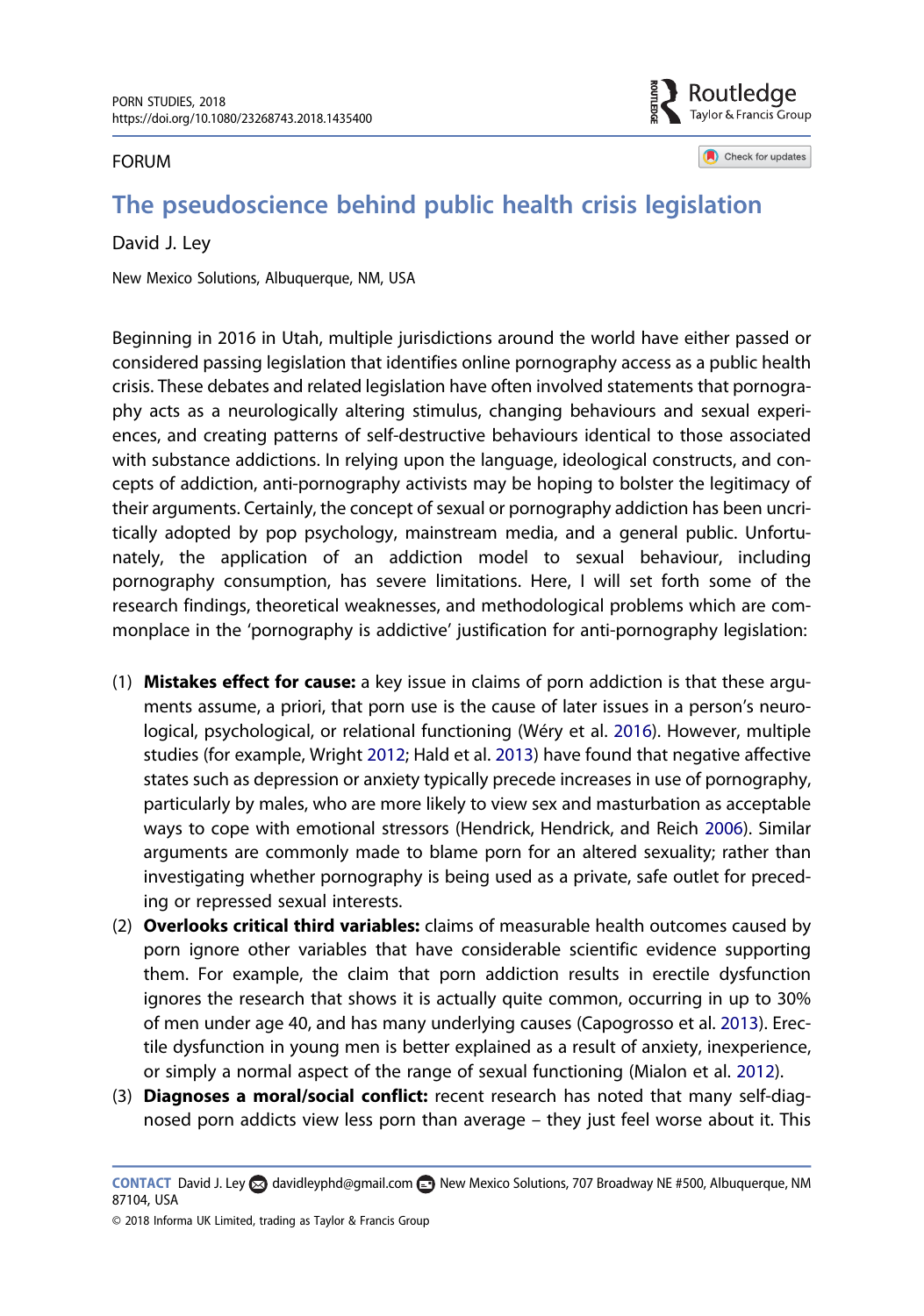<span id="page-2-0"></span>2  $\bigodot$  D. J. LEY

guilt and shame emerges from an internal conflict between their religious and moral sexual values and their pleasure in watching pornography. A majority of self-identified sex and porn addicts in treatment centres are religious, usually heterosexual, and mostly married white men (Bradley et al. [2016\)](#page-4-0). Similarly, sex addiction therapists tend to come from sexually moralistic and religiously conservative backgrounds (MacInnis and Hodson [2016\)](#page-5-0). Several studies now demonstrate that religious people who watch more porn tend to become less religious over time, and experience more crises of faith (Grubbs et al. [2015a](#page-4-0)).

- (4) Promotes an iatrogenic, damaging concept: researcher Joshua Grubbs found that over time (approximately a year, in one longitudinal study) the perception of oneself as addicted to pornography predicted later distress, depression, and dysfunction, where actual use of pornography did not (Grubbs et al. [2015c\)](#page-4-0). These findings have now been replicated in subsequent research (Bradley et al. [2016;](#page-4-0) Wilt et al. [2016](#page-5-0)). Adopting the metaphors of addiction promotes perceptions of pornography use as medically harmful, which, in and of itself, may increase later difficulties. Thus, the concept of addiction, intended to be a healing intervention, may create, in this instance, greater internalized shame and distress.
- (5) Promotes an unsupported, exploitative treatment approach: modern behavioural health treatments are expected to be evidence based, and to have data supporting their effectiveness. Unfortunately, with nearly four decades under its belt, the field of sex addiction treatment has yet to produce a study using a randomized control design to measure the effectiveness of their treatment model, and the field is criticized for a severe lack of outcomes research (Grubbs et al. [2015b](#page-4-0)). Because the concepts of porn or sex addiction are not diagnosable, they cannot be billed to an individual's health insurance. As a result, these programmes largely operate on a cash-based business model, serving those individuals who can pay out of pocket for these services. Because porn and sex addiction are not diagnosable, they qualify as experimental diagnoses or treatment. Ethically, treatment providers should be informing their patients of this, and obtaining consent to move forwards with an unsupported, controversial diagnosis and treatment (Moser [2013\)](#page-5-0).
- (6) Stigmatizes marginalized sexual communities: rates of porn use are consistently higher in men who identify as gay or bisexual. Early studies in support of the concept of porn addiction found significant overrepresentation of gay and bi men (Cooper, Delmonico & Burg [2000\)](#page-4-0). Nationally representative samples reveal higher rates of porn use in adolescents and adults who identify as non-heterosexual (Valkenburg [2011](#page-5-0)). Studies of clinical samples have found similarly high rates of gay and bi males (Green et al. [2012](#page-4-0)). Research testing-proposed Diagnostic and Statistical Manual 5 hypersexual disorder criteria found that gay and bi males were more than three times as likely to be in sex addiction treatment settings, compared with rates of gay or bi men in comparable substance abuse or mental health facilities (Reid et al. [2012\)](#page-5-0). The concept of sex addiction itself has a long history of moral and clinical opposition to homosexuality (Reay, Attwood, and Gooder [2015\)](#page-5-0).
- (7) Defining problem porn use as a brain disease increases mental health stigma: in 2011, the American Society for Addictive Medicine defined addiction as a 'primary, chronic disease of brain reward, motivation, memory and related circuitry' (American Society for Addictive Medicine [2011a](#page-4-0)). They included sex as a part of this definition of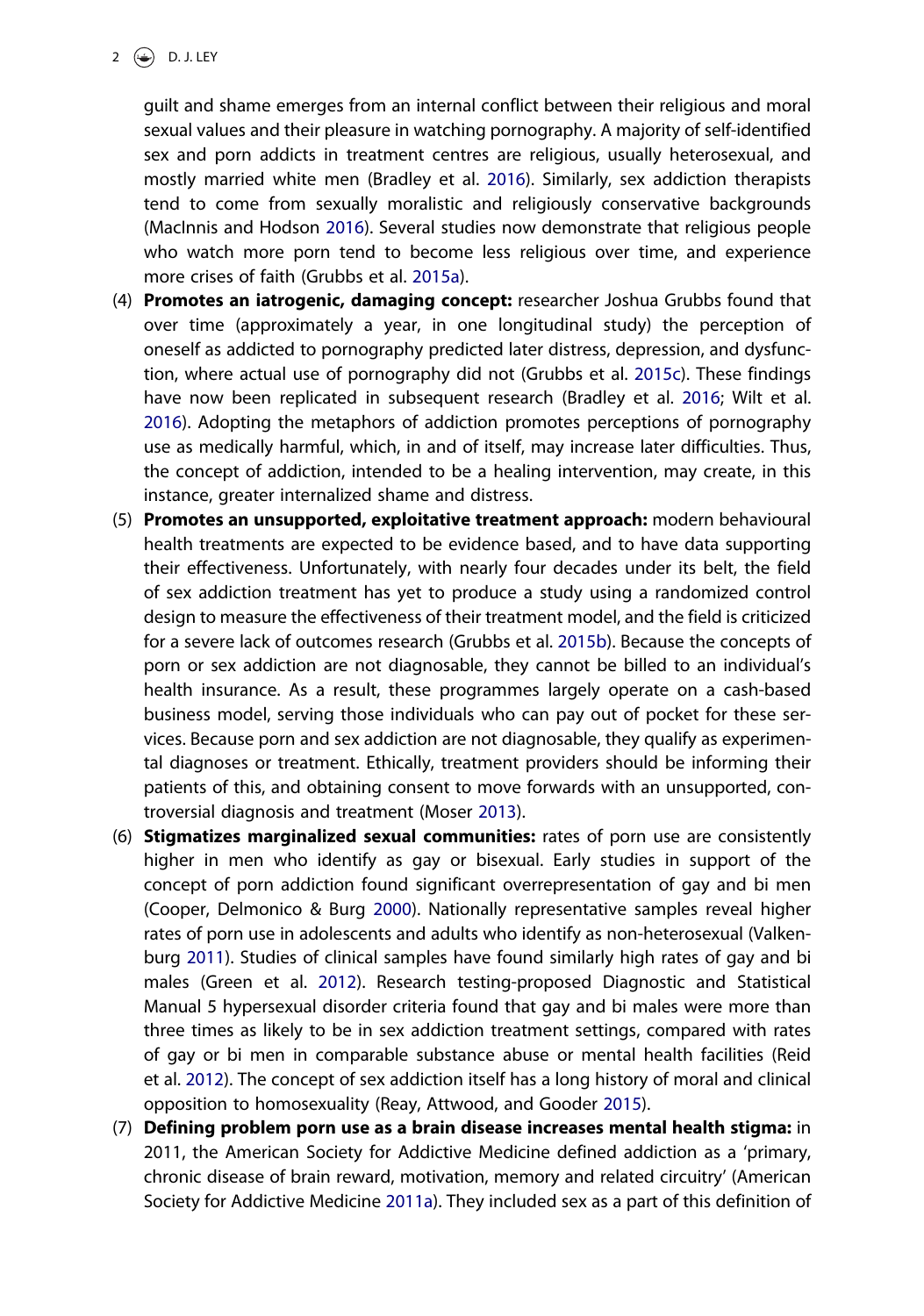<span id="page-3-0"></span>addiction, and explained that their intent was to shift policy around addictions away from just substances and to 'focus on the underlying disease process in the brain that has biological, psychological, social and spiritual manifestations' (American Society for Addictive Medicine [2011b,](#page-4-0) 3). This policy stance is consistent with the belief that presenting addiction, or mental illness in general, as a biological, brain-related problem decreases stigma and increases the chances that people will seek help for problems. Unfortunately, this belief is unsupported by science, as addiction cannot be reliably diagnosed or distinguished through neurological markers. Furthermore, the neurocentric approach is 'reductively inattentive to individual variables and social context' (Courtwright [2010,](#page-4-0) 144). Describing porn addiction as a brain disease may actually increase stigma towards people, by portraying them as having an irrevocable biologically based problem (Hammer et al. [2013\)](#page-5-0), and may even serve to justify current and future discriminatory behaviours which impede social justice and rely on gender or racial stereotypes (Hart [2017\)](#page-5-0).

- (8) Uses argument by analogy: proponents of porn addiction concepts rarely rely on actual research or theory regarding pornography's impact or effect. Instead, they suggest that pornography consumption has similar effects on the brain as drugs or alcohol. Often, they point to cross-sectional studies which found neurological differences between those who use high levels of pornography and those who do not (for example, Kühn and Gallinat [2014](#page-5-0); Banca et al. [2016\)](#page-4-0). However, these studies consistently ignore critical predisposing variables of sensation-seeking, attentional bias to novelty cues, and libido. It is likely that these neurological differences are real, at least in part. However, these neurological differences could precede the pornography use, and may therefore be intrinsic (not to mention harmless) to the individual.
- (9) Rests on a priori assumption that pornography is unique from other media: porn addiction arguments often implicitly or explicitly treat pornography as a 'Supernormal-Stimulus', with a universal, overriding negative effect (Gottman and Gottman [2016](#page-4-0)). However, substantial research exists demonstrating the potentially positive effects of pornography use (for example, Hesse and Pedersen [2017](#page-5-0)). In other words, pornography may or may not have an impact, positive or negative, on an individual, in the same way that some people love Sound of Music and others do not. Research by Hald and Malamuth ([2015](#page-5-0)) on sexual violence and pornography exposure indicate that a person's response to pornography is highly contextual to their personality and experiences.

## **Conclusion**

There are people who are experiencing challenges integrating pornography into their life. Unfortunately, the label of porn addiction is commonly thrown at these individuals in a manner which feeds moral panic, diverts attention and resources from effective, evidence-based strategies to support these individuals, pathologizes otherwise-benign behaviours, serves a profit-driven, exploitative industry, and confuses cause and effect. The label of porn addict increases the sense of hopelessness that individuals struggling with their porn use experience. It takes our focus away from the person, places it on pornography, and ignores the user's social, religious, and personal contexts. Alternative strategies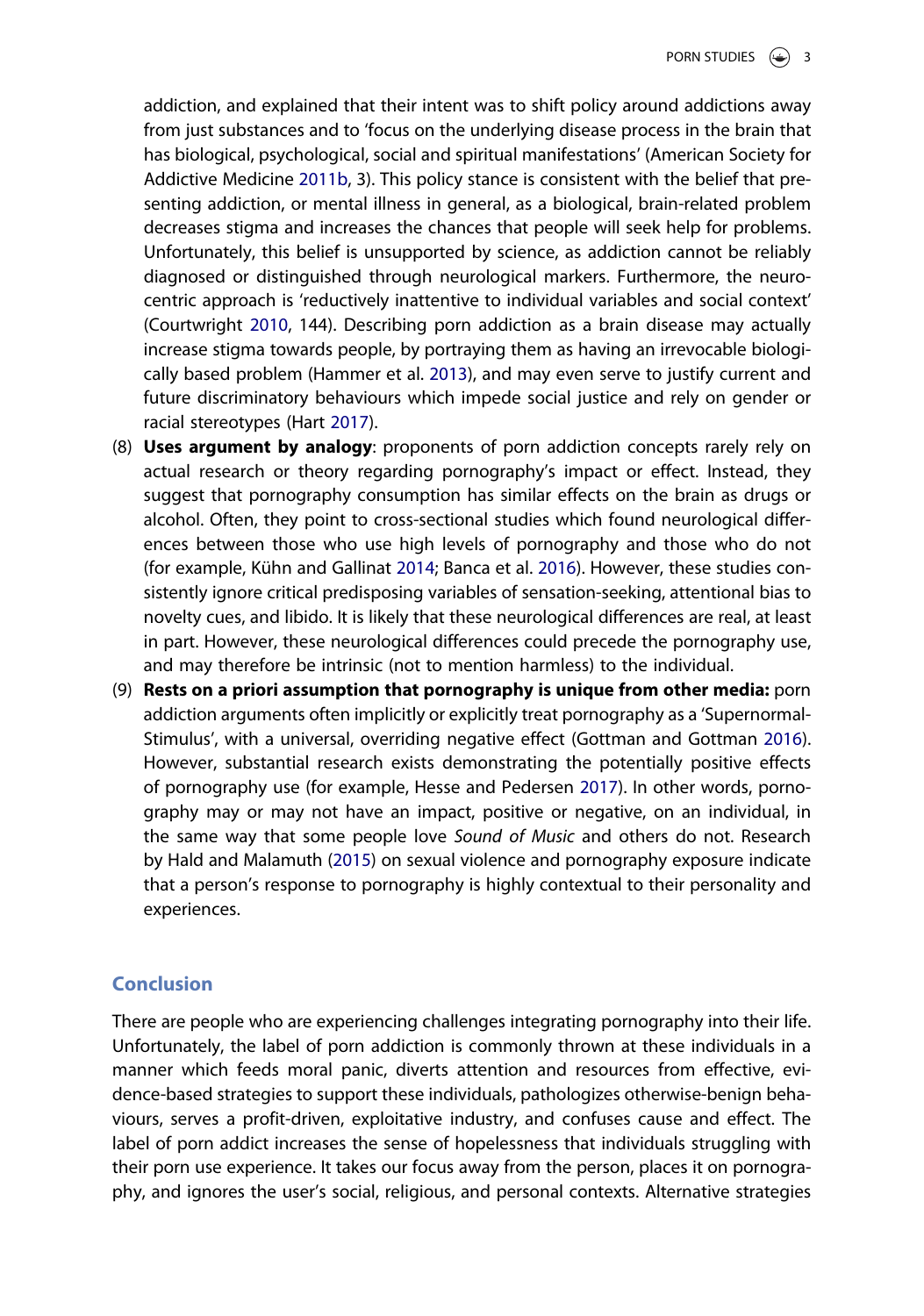<span id="page-4-0"></span>for supporting these individuals include: providing greater sexual education; helping them to understand the origin of their struggles; assisting them to evaluate and reconcile their moral beliefs with their sexual behaviours; assisting them in learning how to communicate and negotiate around sexual needs and desires; addressing empathy within relationships; enhancing impulse control and mindfulness; and educating them about ways to achieve sexual health. To assist most effectively, we must evaluate and consider those contextual variables, and allow them to guide our individual, therapeutic, and public responses.

#### Disclosure statement

No potential conflict of interest was reported by the author.

### **References**

- American Society of Addictive Medicine. [2011a](#page-2-0). 'Definition of Addiction.' Accessed July 28, 2017. <https://www.asam.org/quality-practice/definition-of-addiction>.
- American Society of Addictive Medicine. [2011b.](#page-3-0) 'Definition of Addiction: Frequently Asked Questions.' Accessed July 28, 2017. [https://www.asam.org/docs/default-document-library/](https://www.asam.org/docs/default-document-library/20110816_defofaddiction-faqs.pdf) [20110816\\_defofaddiction-faqs.pdf.](https://www.asam.org/docs/default-document-library/20110816_defofaddiction-faqs.pdf)
- Banca, Paula, Laurel S. Morris, Simon Mitchell, Neil A. Harrison, Marc N. Potenza, and Valerie Voon. [2016](#page-3-0). 'Novelty, Conditioning and Attentional Bias to Sexual Rewards.' Journal of Psychiatric Research 72: 91–101.
- Bradley, David F., Joshua B. Grubbs, Alex Uzdavines, Julie J. Exline, and Kenneth I. Pargament. [2016](#page-2-0). 'Perceived Addiction to Internet Pornography among Religious Believers and Non-Believers.' Sexual Addiction and Compulsivity 23 (2-3): 294–312.
- Capogrosso, Paolo, Michele Colicchia, Eugenio Ventimiglia, Giulia Castagna, Maria Chiara Clementi, Nazareno Suardi, Fabio Castiglione, et al. [2013.](#page-1-0) 'One Patient Out of Four With Newly Diagnosed Erectile Dysfunction is a Young Man – Worrisome Picture From The Everyday Clinical Practice.' Journal of Sexual Medicine 10 (7): 1833–1841.
- Cooper, A., D.L. Delmonico, and R. Burg. [2000.](#page-2-0) 'Cybersexusers, Abusers, and Compulsives: New Findings and Implications.' Sexual Addiction & Compulsivity 7(1–2): 5–29.
- Courtwright, David T. [2010](#page-3-0). 'The NIDA Brain Disease Paradigm: History, Resistance, and Spinoffs.' Biosocieties 5 (1): 137–147.
- Gottman, John, and Julie Gottman. [2016](#page-3-0). 'An Open Letter on Porn.' Accessed July 28, 2017. [https://](https://www.gottman.com/blog/an-open-letter-on-porn/) [www.gottman.com/blog/an-open-letter-on-porn/.](https://www.gottman.com/blog/an-open-letter-on-porn/)
- Green B.A, S. Carnes, P.J. Carnes, and E.A. Weinman. [2012](#page-2-0). 'Cybersex Addiction Patterns in a Clinical Sample of Homosexual, Heterosexual, and Bisexual Men and Women.' Sexual Addiction & Compulsivity 19 (1–2): 77–98.
- Grubbs, Joshua B., Julie J. Exline, Kenneth I. Pargament, Joshua N. Hook, and Robert D. Carlisle. [2015a](#page-2-0). 'Transgression as Addiction: Religiosity and Moral Disapproval as Predictors of Perceived Addiction to Pornography.' Archives of Sexual Behavior 44 (1): 125–136.
- Grubbs, Joshua B., Joshua N. Hook, Brandon J. Griffin, and Don E. Davis. [2015b](#page-2-0). 'Evaluating Outcome Research for Hypersexual Behavior.' Current Addiction Reports 2 (3): 207–213.
- Grubbs, Joshua B., Nicholas Stauner, Julie J. Exline, Kenneth I. Pargament, and Matthew J. Lindberg. [2015c](#page-2-0). 'Perceived Addiction to Internet Pornography and Psychological Distress: Examining Relationships Concurrently and Over Time.' Psychology of Addictive Behaviors 29 (4): 1056-1067.
- Hald, Gert Martin, Lisette Kuyper, Philippe C. G. Adam, and John B. F. de Wit. [2013.](#page-1-0) 'Does Viewing Explain Doing? Assessing the Association Between Sexually Explicit Materials Use and Sexual Behaviors in a Large Sample of Dutch Adolescents and Young Adults.' The Journal of Sexual Medicine 10 (12): 2986–2995.